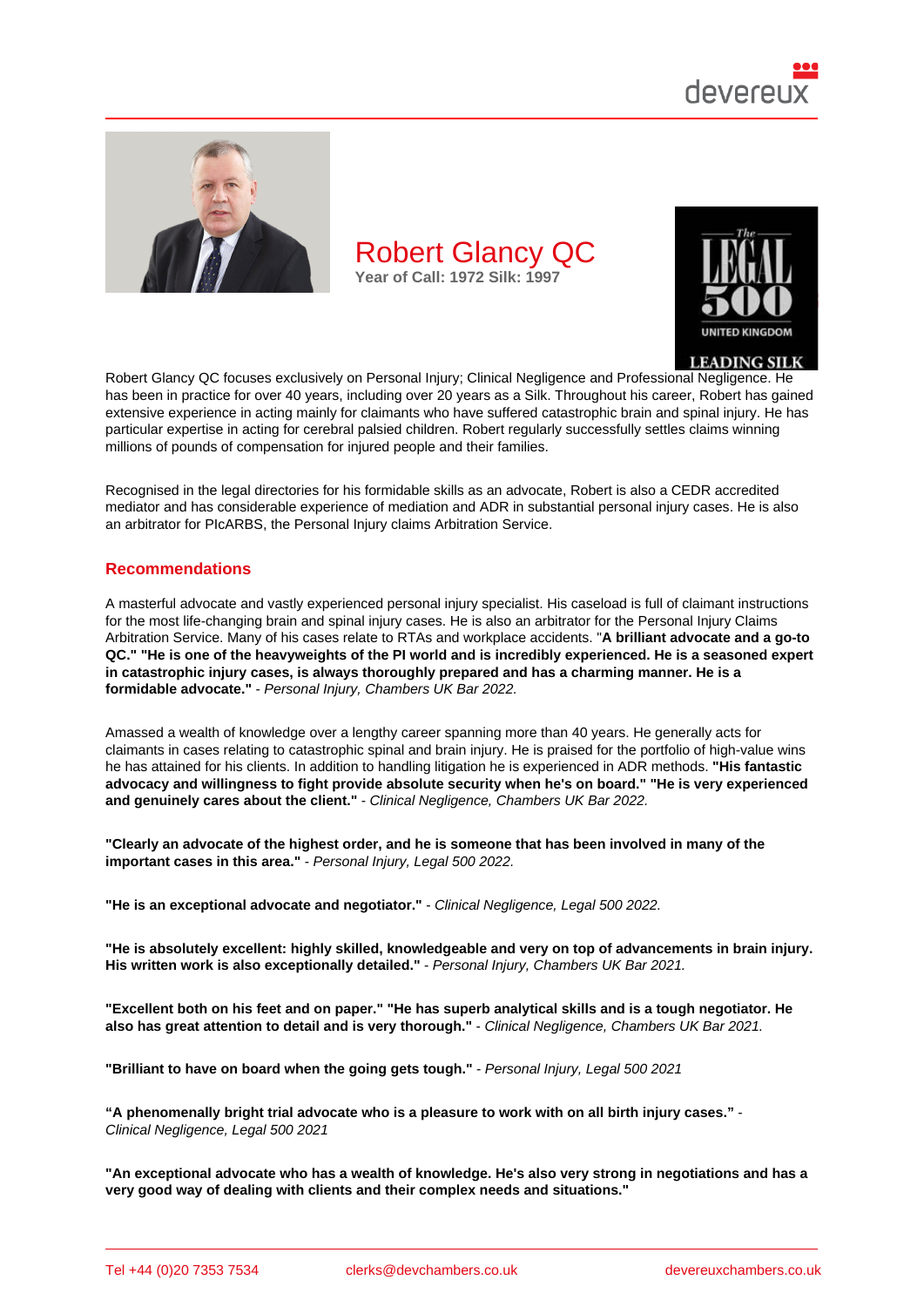- Clinical Negligence, Chambers UK Bar 2020

'He has great eye for detail and brilliant client care skills.' - Clinical Negligence, Legal 500 2020

"A very experienced leader who has seen and done it all in this area of law." "He's very analytical, good on complex quantum issues and very good with families. He is a real people person." Personal Injury, Chambers UK Bar 2020

'A silk that is head and shoulders above the rest in respect of technical legal issues.' - Personal Injury, Legal 500 2020

"A powerhouse of the claimant Bar. He's an empathetic and sympathetic barrister." "Nothing fazes him, and he's utterly brilliant at getting points across." - Personal Injury, Chambers UK Bar 2019

"A very experienced silk who is always very well prepared." "Extremely knowledgeable, very attentive to detail and a pleasure to work with." Acted for the widow of a man who died aged 54 after his cancer went undiagnosed. - Clinical Negligence, Chambers UK Bar 2019

'Quite simply one of the finest counsel in the field.' - Clinical Negligence, Legal 500 2019

'He is a phenomenal trial lawyer, both in terms of his high-skilled cross-examination and his relationship with judges.' - Personal Injury, Industrial Disease and Insurance Fraud, Legal 500 2019

"Hugely experienced and very clever." "His knowledge and experience in catastrophic cases is second to none." - Personal Injury, Chambers UK 2018

"Tremendous trial advocate who is vastly experienced." "Enormously authoritative in conference and in court. Very easy to work with." Obtained a multimillion-pound care and rehabilitation package for a boy who developed cerebral palsy due to the injury he sustained at birth.' - Clinical Negligence, Chambers UK 2018

"He has huge experience in claims of the utmost severity." - Personal Injury, Legal 500 2017

"A superb trial lawyer, who is unflappable in court" - Clinical Negligence, Legal 500 2017

"He's awesome. As a court advocate he is phenomenal, a real tour de force." "He's brilliant with clients, they love him." He is one of the first arbitrators for the recently established Personal Injury claims Arbitration Service. - Personal Injury, Chambers UK 2017

"He's really brilliant and always wants to get the best for the client. " Represented a claimant against Royal Free Hampstead NHS Trust. The case concerned a barrister whose career was reduced by ten years following negligent medical treatment received when undergoing appendix surgery. - Clinical Negligence, Chambers UK 2017

"He has an ability to explain complex medical and legal issues simply and concisely" Personal Injury, Legal 500 2016

"He is a calm and fearless advocate, achieving impressive results for his clients." Clinical Negligence, Legal 500 2016

Instructed by claimant solicitors with respect to clinical negligence claims of the utmost severity and value, including those concerning injuries to the brain and spine. "He is clever, knowledgeable and a great advocate. As a bonus he is also very user-friendly. " "His fantastic advocacy and willingness to fight provide absolute security when he's on board. " Brought a claim against Whittington Hospital NHS Trust, in connection with a child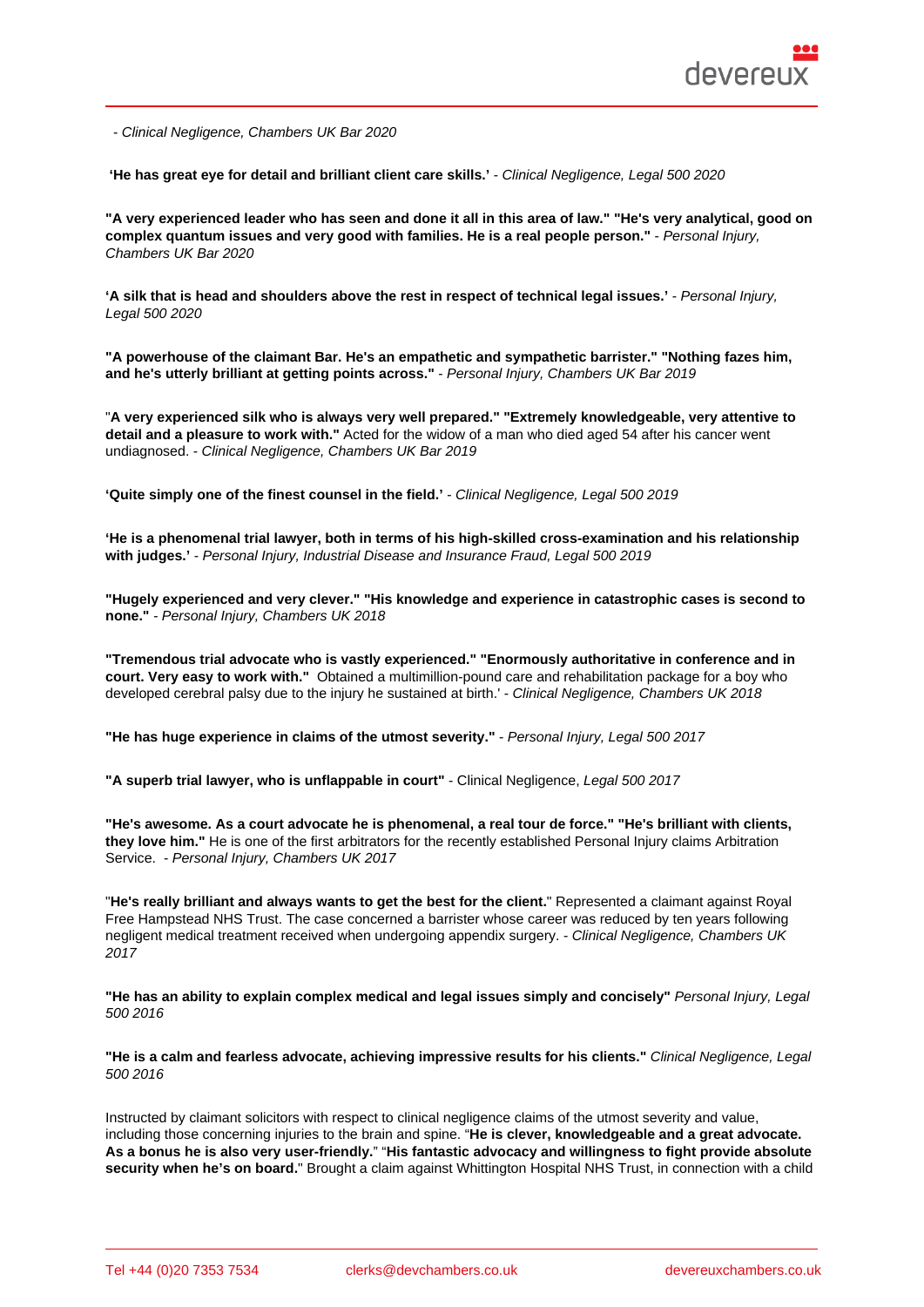who developed cerebral palsy due to alleged negligence at birth. He obtained £7 million in damages. - Clinical Negligence, Chambers UK 2016

Highly recommended as a specialist multi-track practitioner whose expertise is sought in cases of the highest value. He covers the full range of personal injury work, with commentators particularly highlighting his success on behalf of brain-damaged claimants. "He is really good with clients, he always establishes a rapport. He is just a really nice guy - as well as being exceptional at his job." "You know that when you're with him in a JSM, you couldn't get a better deal than the one you've achieved." Acted in West v MA Clay, where the claimant was involved in an RTA and suffered spinal and brain injuries. - Personal Injury, Chambers UK 2016

"He demonstrates meticulous attention to detail, and his client care skills are second to none." - Clinical Negligence, Legal 500 2015

"His understanding of highly complex and technical matters is second to none." - Personal Injury, Legal 500 2015

A highly respected silk with a top-level clinical negligence practice developed over 40 years at the Bar. He is regularly instructed on cases of high complexity and value, and is best known for representing claimants who have suffered catastrophic brain and spinal injury. He also has significant experience of acting for children with cerebral palsy. Expertise: "Robert is a fund of knowledge and experience." "A first choice for the more difficult cases, he brings a wealth of experience and is prepared to fight." Recent work: Acted for a claimant who brought a case following complications during the birth of a premature twin. - Clinical Negligence, Chambers UK 2015

Has formidable expertise and handles a range of accident claims relating to severe head, back and other nearfatal injuries. He also regularly acts on CICA claims and has been instrumental in the acquisition of damages for tunnel miners. "His knowledge of the law is superb and he is particularly good at advocacy in the Court of Appeal." "He is modest and very cool under pressure." Acted in a complex CICA claim that had arisen from a collision between a lorry and another vehicle that caused a fatality. - Personal Injury, Chambers UK 2015

"Prepares cases really well so they stand the best possible chance of success" - Personal Injury, Legal 500 2014

"A wealth of knowledge, which puts clients at ease and opponents at edge " - Clinical Negligence, Legal 500 2014

An esteemed silk who acts primarily for claimants who have suffered from catastrophic brain and spinal injuries, particularly children with cerebral palsy. "He is a silk of the highest order. Whether it's liability or quantum issues that he is dealing with, he is always on top of the case. His fantastic advocacy and willingness to fight provide absolute security when he is on board" Assisted a claimant with complicated assessment of damages for cerebral palsy claim where liability was never disputed. The settlement value as a lump sum equivalent was over £11 million. - Chambers UK 2014

A seasoned expert in clinical and professional negligence claims, who handles a wide range of cases but is particularly strong on cerebral palsy claims. He recently obtained a multimillion-pound settlement for a claimant whose spinal cord was severed by a neurosurgeon. - Chambers UK 2013

Robert Glancy QC's practice is concentrated on clinical negligence and personal injury cases. He typically, although not exclusively, represents claimants, and is highly regarded for his considerable expertise in catastrophic brain and spinal injury cases. Commentators note that "there is unlikely to be a more experienced personal injury counsel at the Bar - he has an enormous amount of courtroom experience and is not fazed by high-level settlements." - Chambers UK 2013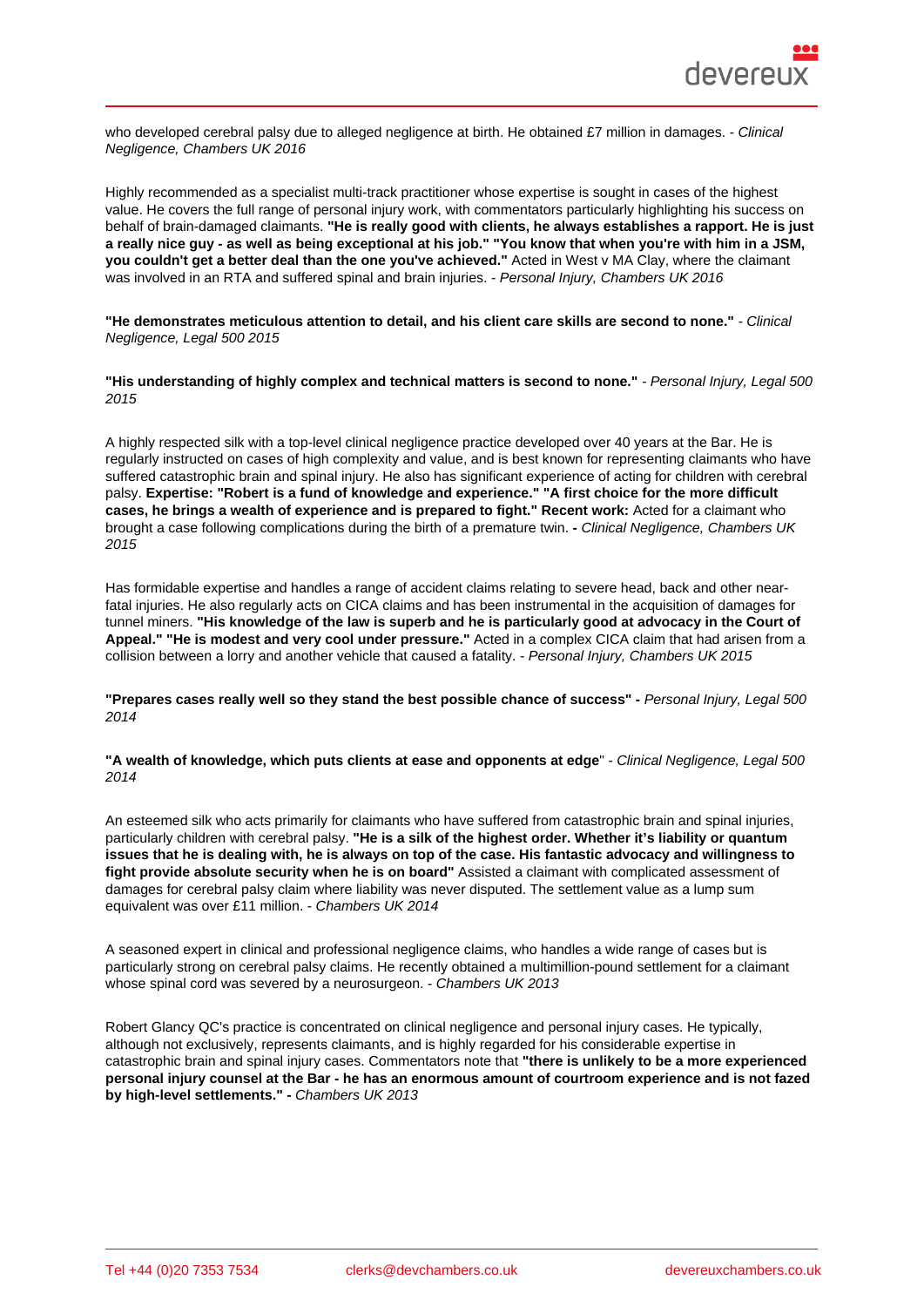Another impressive silk. Solicitors "reserve him for the biggest things" since "he can quickly master the most complex of briefs" and "manage clients in a sensitive manner". He is also a first-class advocate and a "ruthless cross-examiner" . - Clinical Negligence, Chambers UK 2012

Clients praise the knowledge, experience and long track record of eminent silk Robert Glancy QC. Catastrophic, workplace stress and sports injury cases lie at the heart of his strong personal injury and clinical negligence practice, and he recently concluded the severe brain injury case of Wood v Hatch. - Personal Injury, Chambers UK 2012

Has 'a fantastic mind' and is commended for his ability in handling complex medical issues. - Clinical Negligence and Healthcare, Legal 500 2011

Rated for his "outstanding advice" , and "formidable advocate." - Personal Injury, Legal 500 2011

A very experienced practitioner known best for his work in complex cerebral palsy cases. He approaches his cases in a "relaxed, understated manner eschewing flamboyance for sound analysis" . His "clear insight into what the court wants" allows him to get results on a regular basis. - Clinical Negligence, Chambers UK 2011

"Fantastic on his feet" ; "sharp as a tack" and a "real battler" . He has "tremendous client handling skills" and is "a joy to work with" . - Clinical Negligence and Healthcare, Legal 500 2010

"O ne of the most experienced personal injury counsel at the Bar." - Personal Injury, Legal 500 2010

"He is very personable and a pleasure to work with" and "pays great attention to detail and fights hard on the client's behalf" . - Clinical Negligence, Chambers UK 2009

The "superb" Robert Glancy QC displays "impeccable attention to detail." - Personal Injury, Chambers UK 2009

"Unflappable and absolutely top drawer - the complete package." - Clinical Negligence and Healthcare, Legal 500 2009

```
"A superb advocate on the top of his game." - Personal Injury, Legal 500 2009
```
## Personal Injury

Robert specialises in all aspects of Personal Injury. He is involved in numerous personal injury cases for brain damaged and paralysed Claimants. These include a claim for a male tetraplegic in his 30s which settled for over £7m. At the time, this was the largest personal injury claim against the Government ever. He settled a claim for over £5m for an infant tetraplegic. Robert fought a long trial for a Claimant in a fatal accident matter involving safety on a motor racing circuit. He has been involved in a trial which established important principles for the assessment of damages in the case of Tunnel Miners. He acted for a 17 year old tetraplegic which settled for several £million.

Recent settlements have included:

- £4.6m lump sum for a brain damaged 24 year old (Road Traffic case 2012)
- £1.7m lump sum plus periodical payment of £108k per year about one-third of deductions for contributory negligence to a severely brain damaged 44 year old (Road Traffic case 2012)
- £1m lump sum settlement for a 50 year old tunnel miner (2012)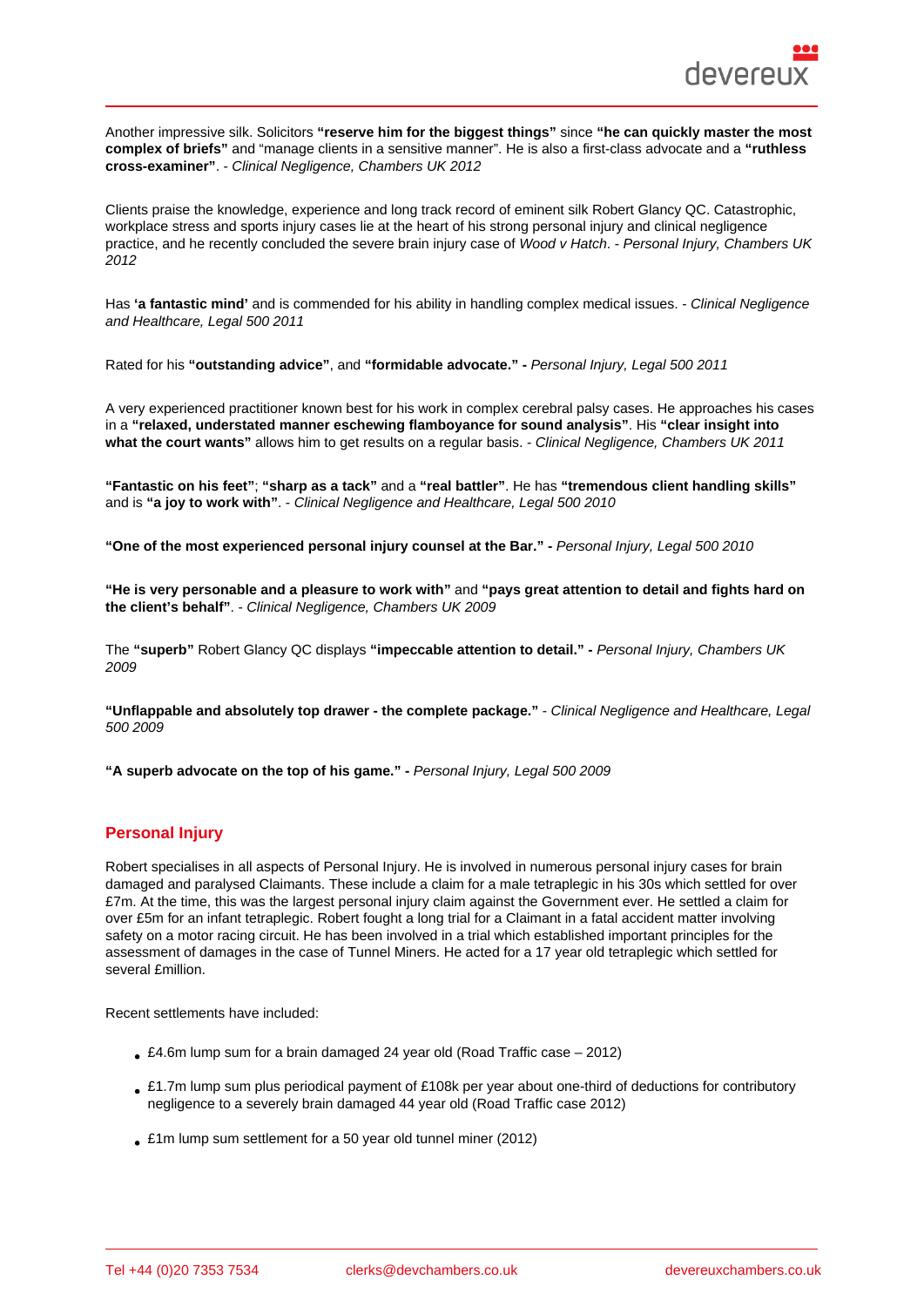- £7m lump sum for a 25 year old who suffered severe brain damage (Road Traffic case 2012)
- £11m lump sum for a severely brain damaged 23 year old (Road Traffic case 2011)

Significant cases include:

- Jones (by Caldwell) (Respondent) v First Tier Tribunal (Respondent) and Criminal Injuries Compensation Authority (Appellant) [2013] UKSC 19 – Whether committing suicide is a crime of violence.
- Love v Dewsbury [2010] EWHC 3452 Whether the assessment of multipliers should be postponed until [after the Lord Chancellor's review of the discount rate](http://bit.ly/2ICP0VZ)
- [Strydom v Vendside Ltd \[2009\] EWH](http://bit.ly/2ICP0VZ)C 2130 Action by miner against his union representatives for taking fees for representing him in a white finger claim when already paid by the Government
- Smith v Finch [2009] EWHC 53 First case on the issue of whether it is negligent not to wear a cycle [helmet](http://bit.ly/2TKobWt)
- Sahakian v McDonnell
- [2007] EWHC 3242 RTA Important case on causation in RTA and whether lower speed would cause less injury
- Flora v Wakom (Heathrow) Ltd (formerly Abela Airline Catering Ltd) [2006] EWCA Civ 1103 – First case on whether periodical payment orders can be indexed according to an index other than RPI
- Nicolson v Willis [2006] EWHC 2402 Very severe brain damage case
- [Jukes v Etti \[2006\] EWHC 2493 Very severe brain damage case](http://bit.ly/2vOcjJV)
- Gillespie v McFadden McManus Construction Ltd [2003] EWHC 2067 Case establishing various principles in the assessment of damages for Tunnel Miners
- Willemse v Hesp [2003] EWCA Civ 994 The judge had erred in calculating damages for future loss of earnings using a fixed multiplier and where the claimant had not been engaged in remunerative employment for four years prior to the road accident in which he sustained brain injury, and his future employment intentions were uncertain
- [Sparrow v Mark \[2002\]](http://bit.ly/3aQds27) EWHC 23 RTA case on the causation of injuries
- Assinder v Griffin LTL 25/5/2001 Claimant whose whiplash injury sustained in a road traffic accident left her in a permanent state of chronic pain was awarded damages totalling £708,243
- O'Brien v Harris - (2001) Lloyd's Rep Med 347 – Claimant who had suffered serious orthopaedic injuries and brain damage as a result of a road traffic accident was awarded a total of £1,267,542 including interest
- **Larby v Thurgood**

 - [1993] I.C.R. 66 – Case on whether an employment consultant for the defendant should be entitled to interview the claimant

## Employers' Liability

Robert is well regarded for his work across a broad range of cases involving Employer Liability. This includes cases involving factories, schools, offices and tunnel miners.

Significant cases include: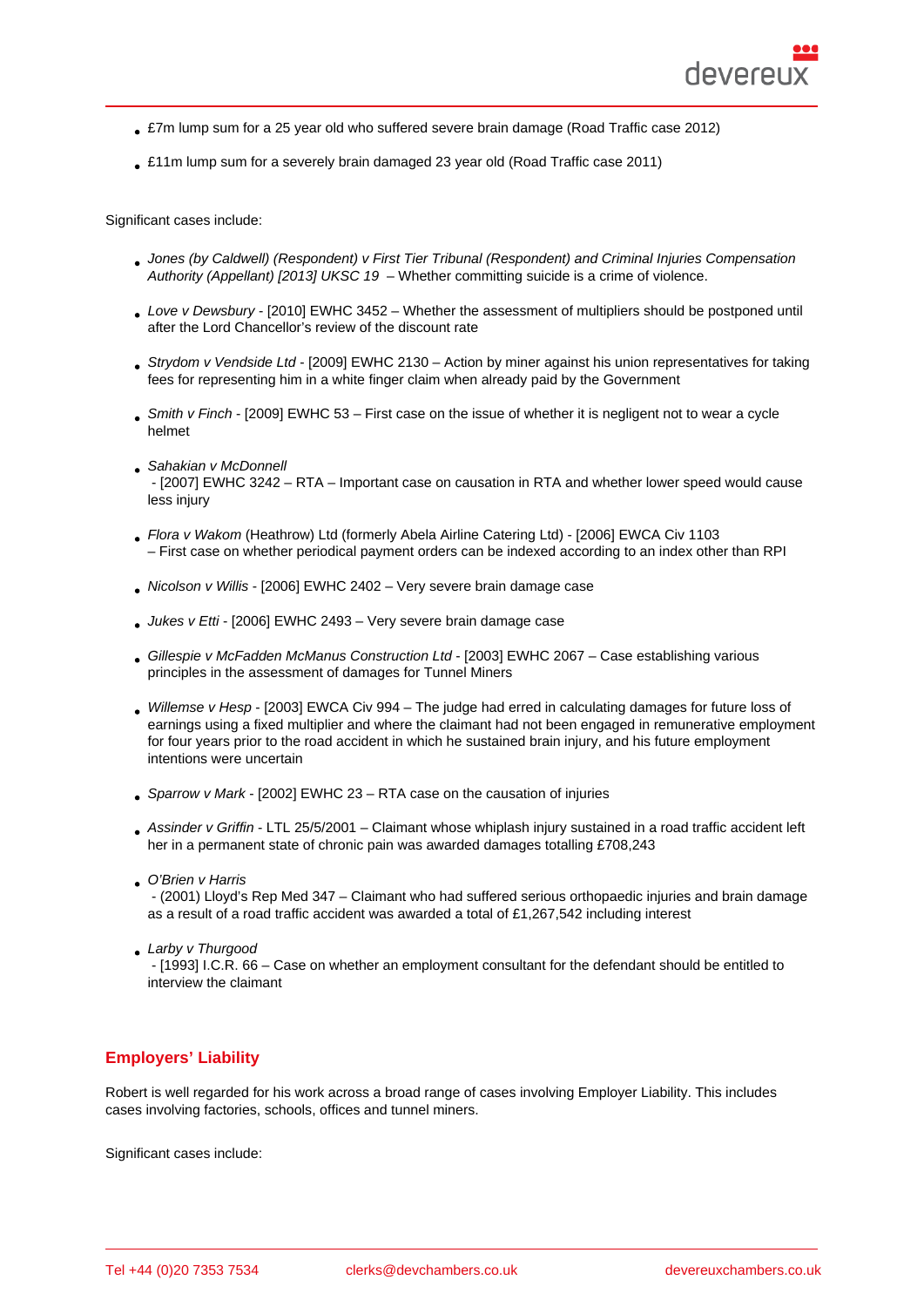- Rajib Nandi v Credit Suisse Stress and bullying claim for city executive
- Green v DB Group Services (UK) Ltd [2006] EWHC 1898 Stress and bullying claim
- French v Sussex CC [2006] EWCA Civ 312 Police Force stress and bullying claim
- [Hatton v Sutherland; Somerset Count](http://bit.ly/2IG4I2S)y Council v Barber; Sandwell Metropolitan Borough Council v Jones; Baker Refractories Ltd v Bishop - [2002] EWCA Civ 76 [– Having considered four](http://bit.ly/2xvuhRN) cases on appeal, the Court of Appeal set out guidelines for courts dealing with negligence claims against employers in circumstances where claimants were forced to stop work because of [stress-induced psychiatric illness](http://bit.ly/3cZL3ZE)
- [Robert also is involved in a broa](http://bit.ly/3cZL3ZE)d range of cases involving occupiers of amusement parks, schools and motor racing circuits

Significant cases include:

- **Perzow v Bourne Leisure Ltd** - [2005] EWHC 1801 – Accidents; Defective premises; Liabilities; Public safety.
- Henry Webster (1) Joseph Webster (2) (through their mother and litigation friend, Elizabeth Webster) Elizabeth Webster (3) Roger Durnford (4) v The Ridgeway Foundation School
- Wattleworth v Goodwood Road Racing Co Ltd [2004] EWHC 140 Negligence; Personal injury; Sport
- Hanley v Stage & Catwalk Ltd (T/A Acorn Studios) & Others [2001] EWCA Civ 1739
- [Chappell v Imperial Design Limited \(2001\) En](http://bit.ly/39Mu1vW)v LR 593; (2001) Env LR 33 (Although there were always real difficulties facing a party seeking to overturn an apportionment of negligent liability, the factual findings [reached showed that although the claimant appreciated a ris](http://bit.ly/38CsXcE)k of fire, he did not appreciate that his actions were likely to cause an explosion. Accordingly, the apportionment made was inappropriate.)
- Petrofina (UK) Ltd v Magnaload Ltd [1984] Q.B. 127 Insurance case

## Clinical Negligence

Robert is a highly experienced Silk who specialises in all aspects of Clinical Negligence and Professional Negligence. Most of Robert's cases have been for Claimants and they generally involve cerebral palsied children or catastrophic injuries.

Recent settlements have included:

- In excess of £10m care and rehabilitation package for a 5-year old boy who developed cerebal palsy due to injury he sustained at birth (2015);
- £10m (circa) for failure to treat respiratory distress syndrome (2015);
- Securing a seven-figure lifetime care and rehabilitation package for a six-year old boy left with severe cerebral palsy due to staff failing to treat a bacterial infection (Group B Streptococcus) at birth (2014);
- £8.5m (circa) for failure to monitor the mother sufficiently during her labour or deliver by emergency caesarean resulting in catastrophic brain damage (2013);
- £8m (circa) for failure to treat retinopathy (2011);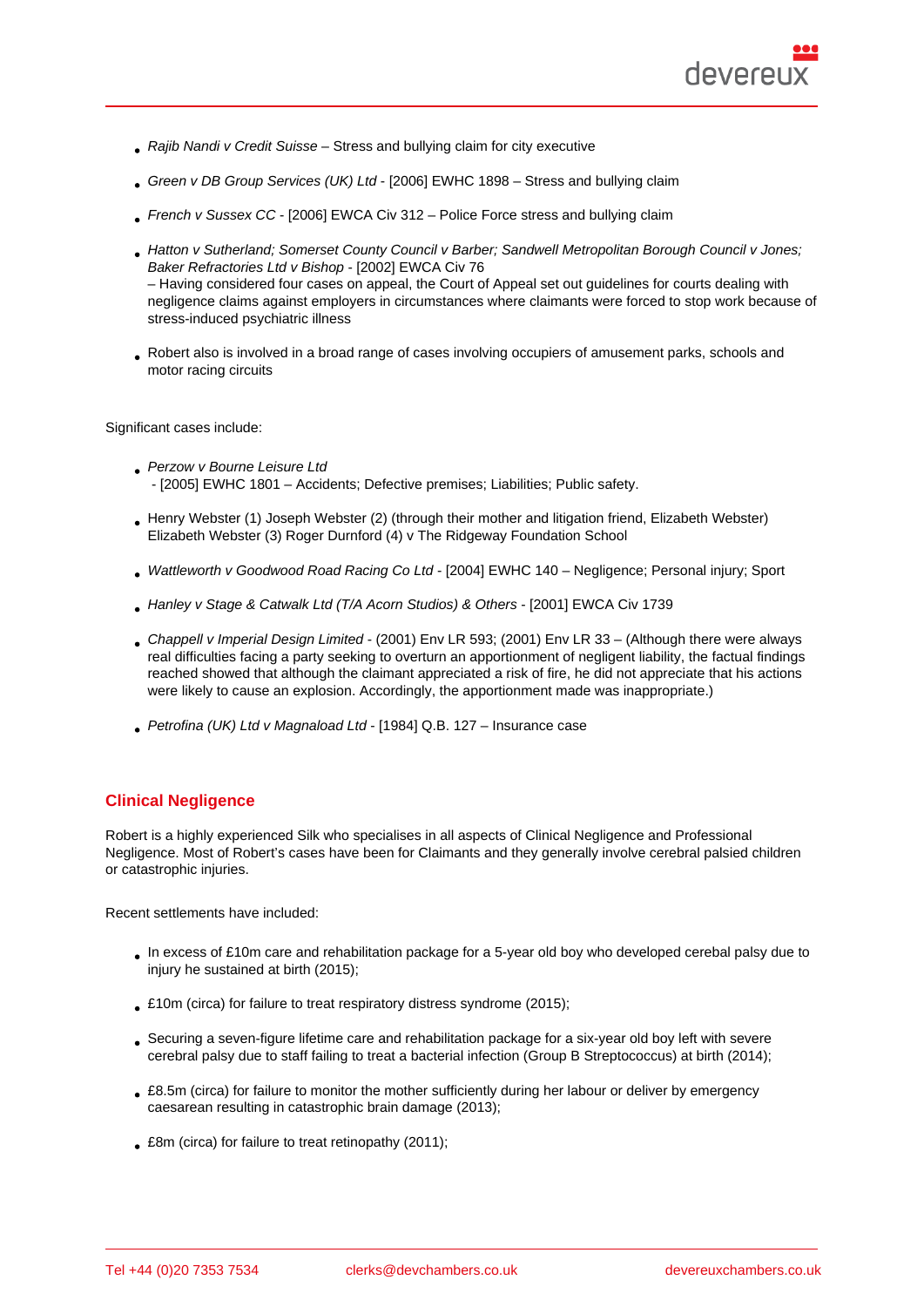- £7m (circa) for failure to treat an acute infection leading to cerebral abscesses (2011);
- £800,000 (circa) for failure to diagnose malignant melanoma (2011);
- £7m (circa) for failure to act on mother's complaints that she had gone into labour (2011);
- £5m (circa) for failure to check whether a teenager had a defective heart rhythm (2010).

Significant cases include:

- An NHS Trust v X [2005] EWCA Civ 1145 Medical treatment withdrawal
- CC v Blackpool, Flyde and Wyre Hospitals NHS Trust Queen's Bench Division - [2009] EWHC 1791–Clinical negligence; Birth defects; Ultrasound scans
- [Groom v Dr Selby \[2001\]](http://bit.ly/2vdjgUt) EWCA Civ 1522 – A claimant who gave birth to an "unwanted" disabled child as a result of her doctor's failure to treat and advise her appropriately

## Sports Law

In April 2020, Robert Glancy QC was appointed to the Disciplinary Panel of the inaugural Premier League Judicial Panel. The panel was created to allow for independent adjudication on disciplinary cases referred by the Premier League Board, and to resolve disputes between Clubs and Managers.

Robert has dealt with a variety of further disputes in a football context and has been a party-appointed arbitrator under Rule K of the Rules of the Football Association.

## **Appointments**

- 2020 Appointed to the Premier League Judicial Panel
- 2015 Joined PIcARBS as arbitrator
- 2010 A President, First Tier Tribunal Health and Safety Committee (Mental Health) for restricted cases
- 2008 Appointed CEDR accredited mediator
- 1999 Recorder
- 1999 A President, Mental Health Review Tribunal
- 1997 Appointed Silk
- 1993-1999 Assistant Recorder

#### Memberships and Associations

PIBA